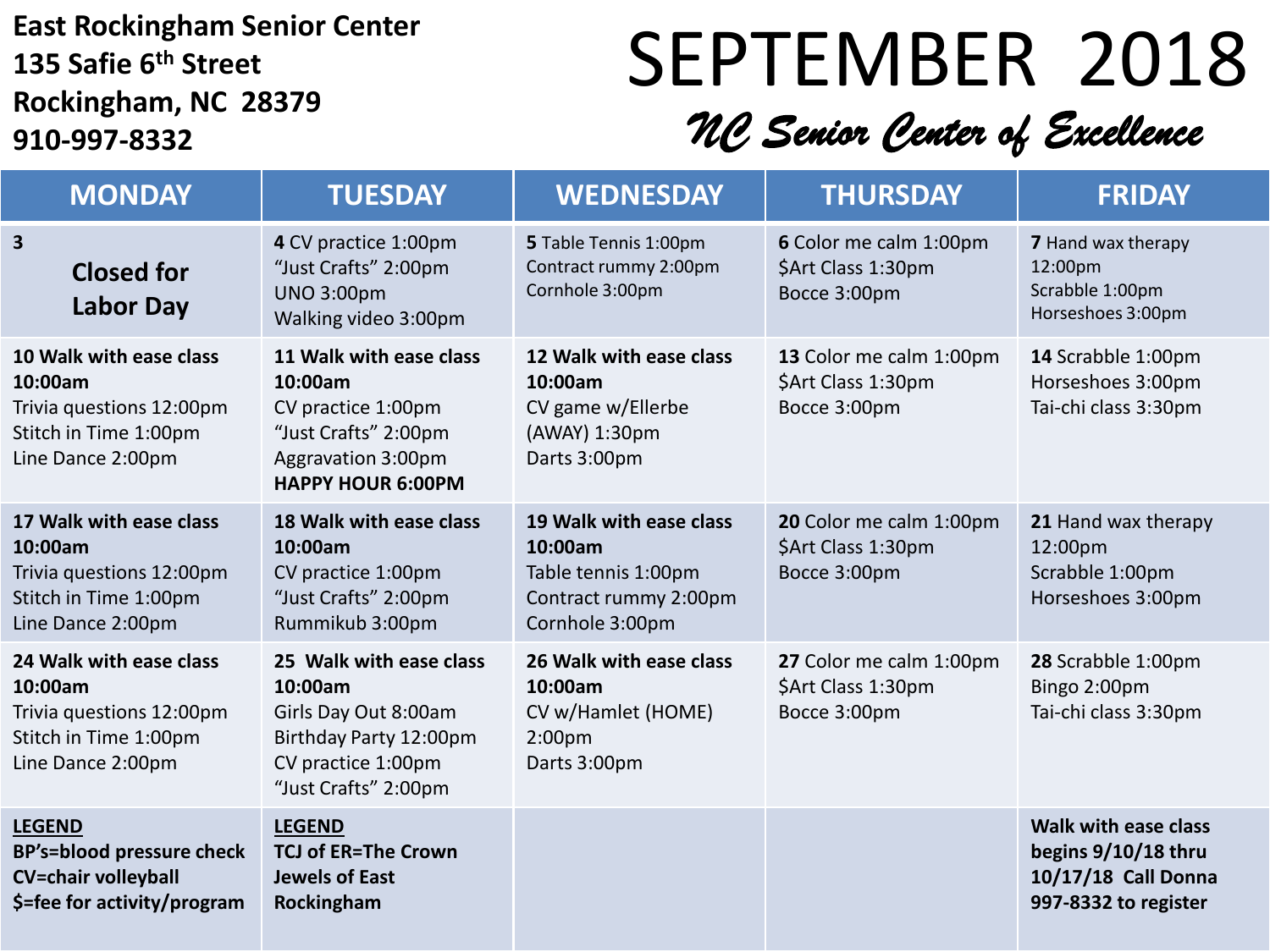Ellerbe Senior Center<br>306 Millstone Road, Ellerbe, NC 28338 910-652-6006

### September 2018

| <b>Monday</b>                                                | <b>Tuesday</b>                             | Wednesday                                                                       | <b>Thursday</b>                                          | <b>Friday</b>                              |
|--------------------------------------------------------------|--------------------------------------------|---------------------------------------------------------------------------------|----------------------------------------------------------|--------------------------------------------|
| $\overline{\mathbf{3}}$<br><b>CLOSED</b><br><b>Labor Day</b> | $\overline{4}$<br>Dementia Friends 12:15pm | 5<br>Pamper Day 8:30am                                                          | 6<br><b>Health Fair in Hamlet</b><br>10:00am-2:00pm      | $\overline{7}$<br>Contract Rummy 12:15pm   |
| 10<br>Bingo 12:15pm<br>Richmond Co. Hospice                  | 11<br><b>Ornament Making</b><br>12:15pm    | 12<br><b>Volleyball Practice</b><br>10:00am<br>Volleyball Game 2:00pm<br>@ Home | 13<br>Bingo 12:15pm with<br><b>Liberty Hospice</b>       | 14<br>Aggravation 12:15pm                  |
| 17<br>Bingo 12:15pm Richmond<br>Pines                        | 18<br>Trip to Bass Pro Shop<br>8:00am      | 19<br><b>Volleyball Game V/S</b><br>Hamlet @ 2:00 Away                          | 20<br>Bingo 12:15pm with<br><b>Community Hospice</b>     | 21<br>Rummikub 12:15pm                     |
| 24<br>Bingo 12:15pm                                          | 25<br>Art Class 12:15pm                    | 26<br><b>Volleyball Practice</b><br>10:00am                                     | 27<br>Bingo 12:15pm with<br><b>Autumn Care of Biscoe</b> | 28<br>Scrabble 12:15pm                     |
| 30<br><b>Bingo 12:15pm</b>                                   |                                            |                                                                                 |                                                          | Legend: $$ = Fee for$<br>program /activity |